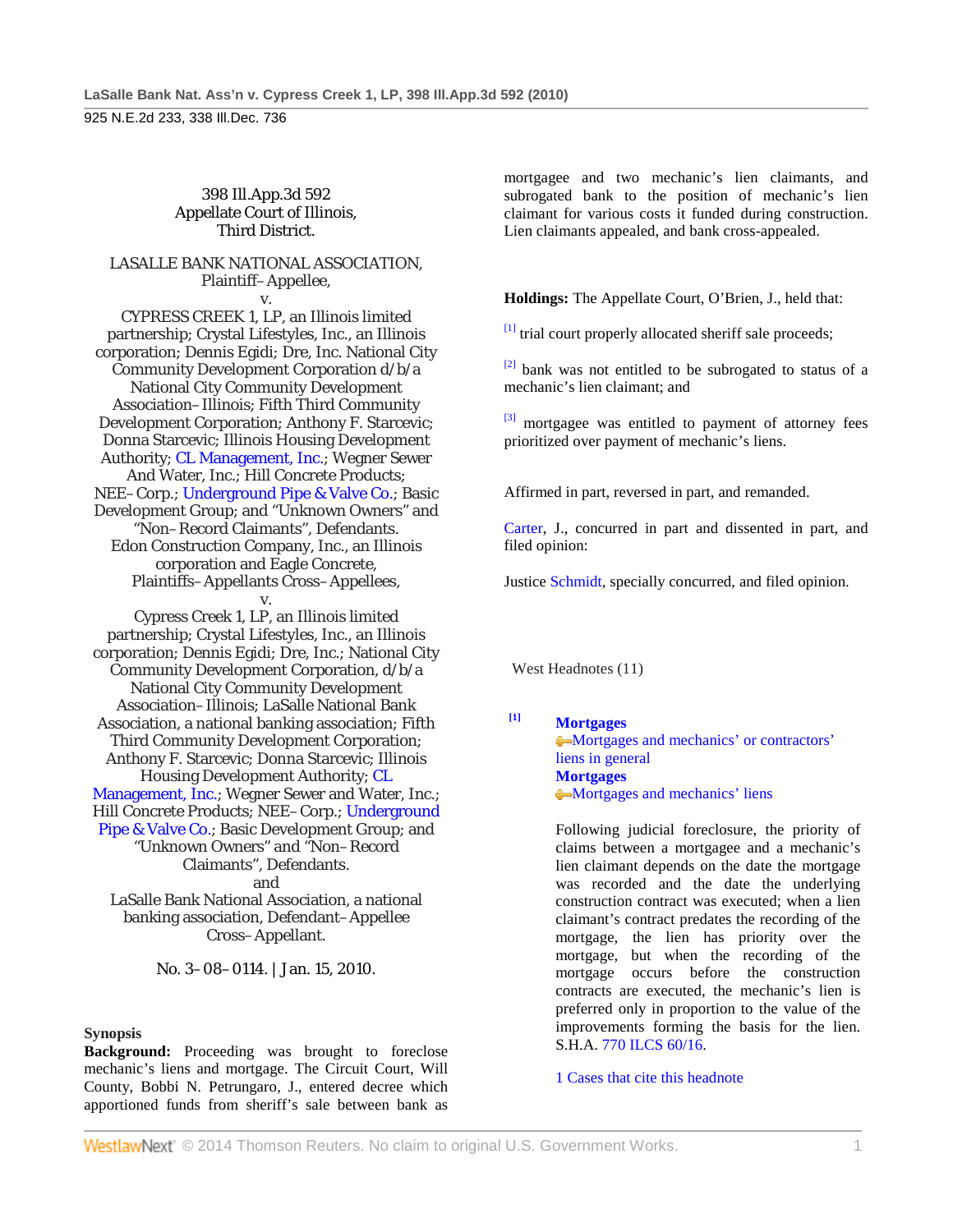## **[2] Appeal and Error Cases Triable in Appellate Court Mortgages** Scope and mode of review

Apportionment of sheriff's sale proceeds and statutory interpretation are questions of law that the Appellate Court reviews de novo. S.H.A. 770 ILCS 60/16.

1 Cases that cite this headnote

**[3] Mortgages -Disposition in general Mortgages Application to mortgage debt** 

> Trial court properly allocated sheriff sale proceeds, by crediting lien claimants with their share of value of improvements and crediting mortgagee its proportional share of the value of the land, where claimants' underlying contracts were executed after mortgage was recorded, and proceeds were insufficient to satisfy mechanics liens and mortgage in full. S.H.A. 770 ILCS 60/16.

## **[4] Mechanics' Liens Construction of lien laws in general**

The purpose of the Mechanics' Lien Act is to protect those who, in good faith, furnish material or labor for construction of buildings. S.H.A. 770 ILCS 60/0.01 et seq.

# **[5] Mortgages**

**Appurtenances** 

Improvements placed by the mortgagor on the premises are embraced in and subject to the mortgage.

# **[6] Subrogation**

#### Junior mortgagees or lienors

When a bank as mortgagee pays contractors or materialmen with loan proceeds, the bank becomes subrogated, as any remaining lien claimants would be required to share the sale proceeds with the materialmen as lien claimants had the bank not paid those claims.

### **[7] Mortgages Disposition in general**

Mortgagee was not entitled to be subrogated to status of a mechanic's lien claimant to share proceeds from judicial sale of property with claimants with perfected mechanics liens for monies mortgagee paid in construction and development costs through funding draws from trust to materialmen who did not have perfected liens; mortgagee obtained the benefit of improvements it financed, as the enhanced value was encompassed by the mortgage, for which it received a judgment in its favor against mortgagor. S.H.A. 770 ILCS 60/16.

**[8] Costs**

American rule; necessity of contractual or statutory authorization or grounds in equity

A party may not be awarded attorney fees unless they are authorized by statute or provided for in a contract.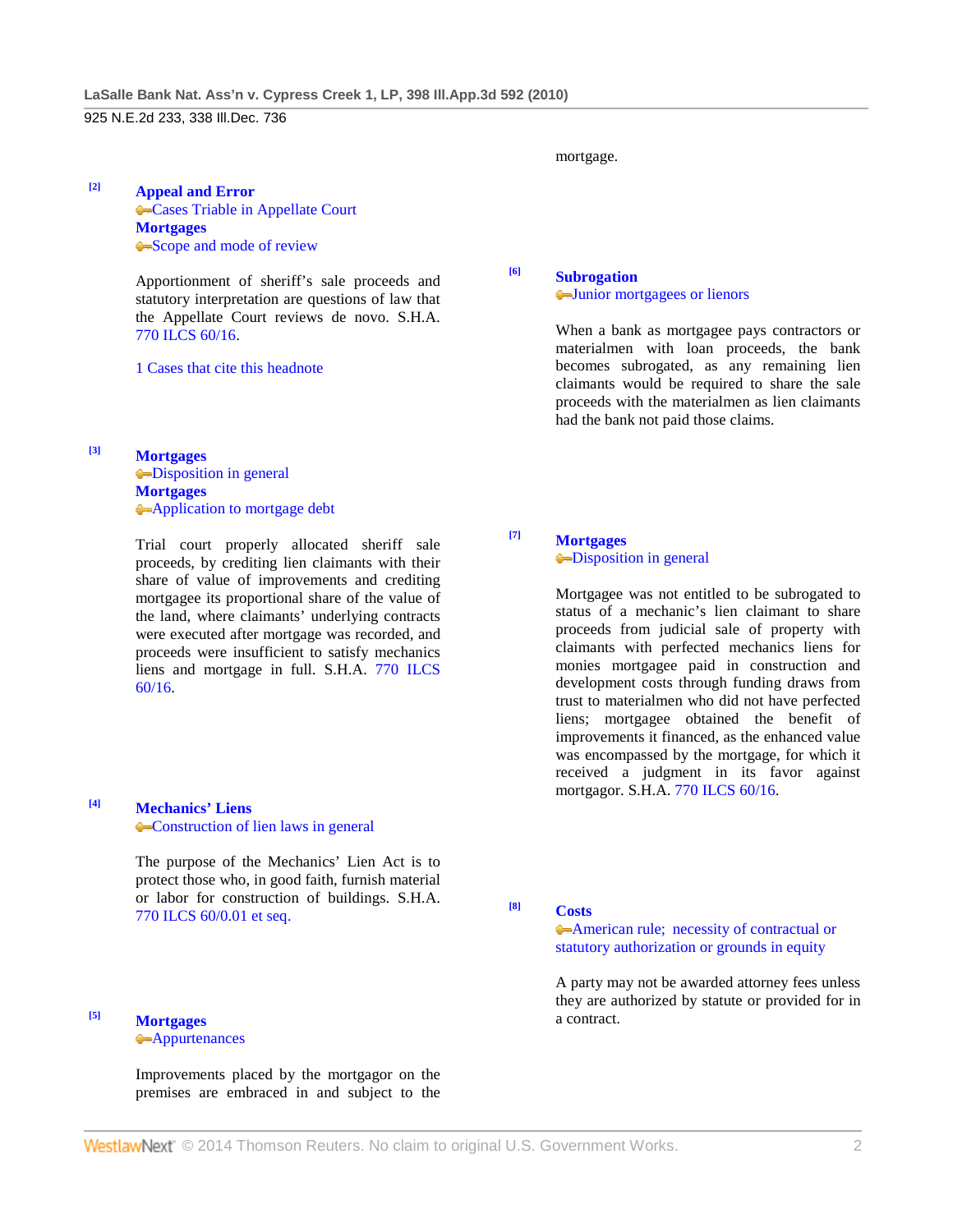## **[9] Statutes Mandatory or directory statutes**

Whether the provision in a statute is mandatory or directory depends on its language with the use of 'shall' generally indicating a mandatory intent.

## **[10] Appeal and Error Cases Triable in Appellate Court**

Questions of statutory interpretation, such as whether a court is authorized to grant attorney fees, is a question of law the Appellate Court reviews de novo.

1 Cases that cite this headnote

## **[11] Mortgages**

Mortgages and mechanics' or contractors' liens in general **Mortgages** Stipulation for attorney fees in general

Mortgagee was entitled to have attorney fees it incurred in prosecuting judicial foreclosure of mortgaged property included as additional indebtedness in the decree for judicial sale, and have priority for payment of attorney fees, as provided for in the mortgage, over payment of mechanic's liens. S.H.A. 735 ILCS  $5/15 - 1512(b)$ .

1 Cases that cite this headnote

LLP, Chicago, for LaSalle Bank National Association.

**Andrew** R. **Schwartz**, **Andrew** R. **Schwartz**, LLC, chicago, for Wegner, Sewer and Water, Inc.

Elizabeth M. Bradshaw, LeBouf, Lamb, Greene & MacRae, LLP, chicago, IL, for Cypress Creek I, L.P.

Michael Davis, Springer, Brown, Covey, Gaertner & Davis, Wheaton, IL, for Anthony F. Starcevic.

Paula K. McGuire, Friedman & Holtz, P.C., Chicago, IL; Edward Richard, Chuhak & Tecson, P.C., Chicago, IL, for Crystal Lifestyle, Inc.

Corey B. Stern, Chitkowski Law Offices, Lisle, IL, for All American Roofing, Inc.

John A. Hiskes, Hiskes, Dillner, O'Donnell, Marovich & Lapp, Ltd., Orland Park, IL, for Gallagher Asphalt, Inc.

#### **Opinion**

Justice O'BRIEN delivered the opinion of the court:

**\*\*\*738 \*594** Plaintiff-appellee-cross-appellant LaSalle Bank National Association filed this action to foreclose a mortgage it held on a parcel of real estate that was being developed for senior apartments. Defendants-appellants-cross-appellees Edon Construction Co. and Eagle Concrete filed mechanic's liens for work they had done on the apartment buildings. The property was sold pursuant to a sheriff's sale, and in allocating the sale proceeds, the trial court apportioned the funds between LaSalle as mortgagee and Edon and Eagle as mechanic's lien claimants, and subrogated LaSalle to the position of mechanic's lien claimant for various costs it funded during construction. On appeal, Edon and Eagle challenge the allocation and LaSalle cross-appeals the trial court's denial of its request for attorney fees. We affirm in part, reverse in part, and remand.

## **FACTS**

#### **Attorneys and Law Firms**

**\*\*235** Richard C. Jones (argued), Tina M. Jacobs, Jones & Jacobs, Chicago, for Edon Construction Co., Inc.

Paul L. Greviskes, Batavia, for Eagle Concrete, Inc.

George F. Mahoney, III, Mahoney, Silverman & Cross, Ltd., Joliet; John H. Anderson (argued), Seyfarth Shaw LaSalle Bank made a loan to Cypress Creek, LLP, which sought to develop a 13.79–acre parcel of land into senior apartments. The loan, in the amount of **\*\*\*739 \*\*236** \$8,018,151, was secured by a mortgage and security agreement. Section 4.3 of the mortgage provided, in pertinent part:

"In any suit to foreclose the lien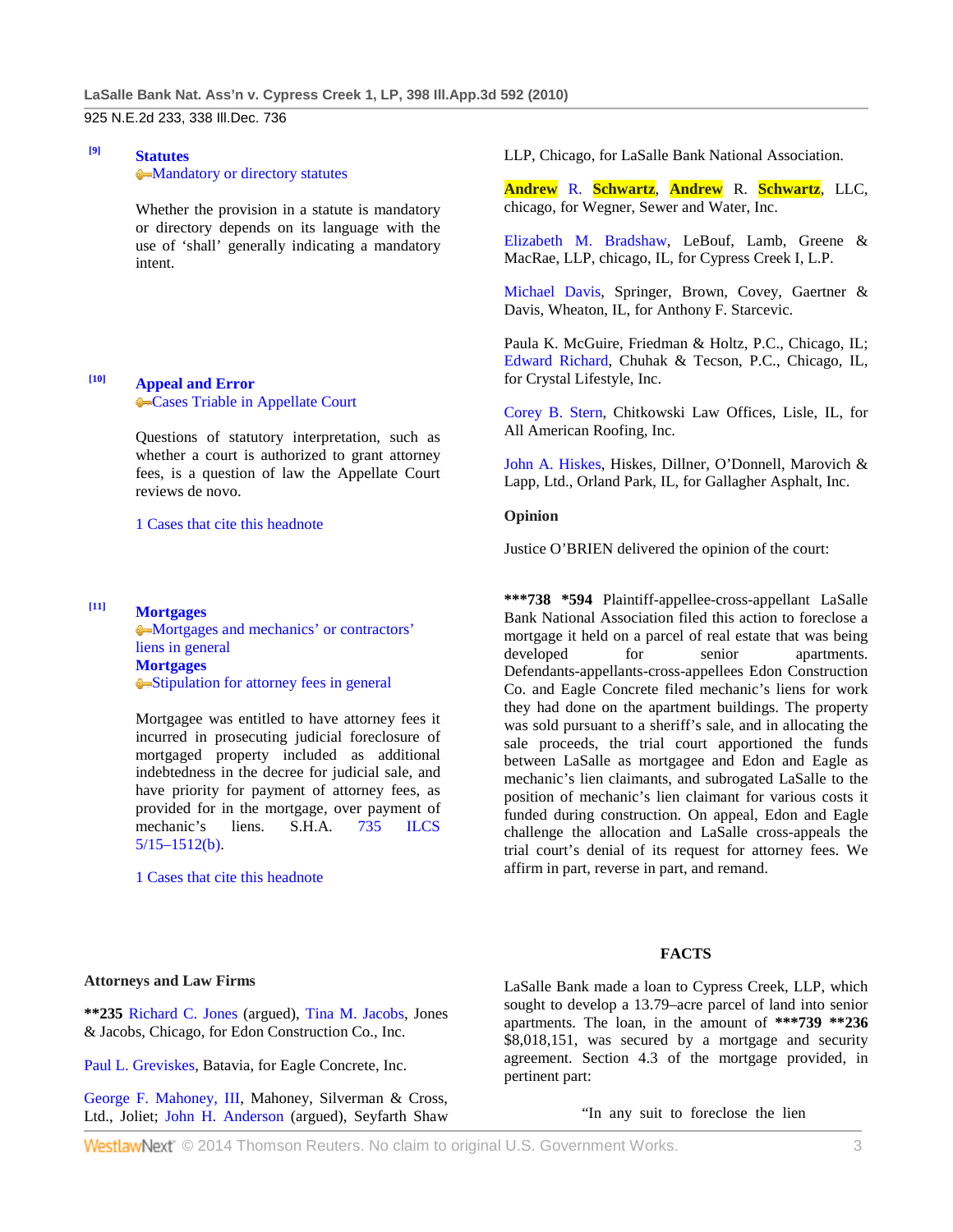hereof \* \* \*, there shall be allowed and included as additional indebtedness in the decree for sale or other judgment or decree, all expenditures and expenses which may be paid or incurred by or on behalf of the Mortgagee for attorneys' fees \* \* \* as the Mortgagee may deem reasonably necessary \* \* \* to prosecute such suit."

The mortgage was recorded on June 13, 2003.

In December 2004, Eagle Concrete contracted with Cypress Creek to perform concrete work for the project for \$632,000. In January 2005, Edon entered into a written contract with Cypress Creek to **\*595** provide rough carpentry for the project. Cypress Creek defaulted on the mortgage in June 2005. In July 2005, LaSalle filed the instant complaint to foreclose the mortgage. Eagle recorded a \$63,478 mechanic's lien on November 4, 2005. Edon recorded a mechanic's lien in the amount of \$285,826.80, on November 21, 2005. Eagle filed its complaint for foreclosure of its mechanic's lien on March 30, 2006. A judgment of foreclosure and sale was entered against Cypress Creek in April 2006, finding that the balance due on the mortgage was \$8,621,110, and reserving a determination as to priorities between LaSalle as the mortgagee and the various mechanic's lien claimants, including Edon and Eagle. Thereafter, the Expense of sale \$ 1,542.00

order of judgment was amended to reflect payment on the judgment of \$5,577,540, with an amount due of \$3,043,570. The property was sold at a sheriff's sale in May 2006 to LaSalle for \$1,300,000. In August 2006, Edon filed a complaint to foreclose its mechanic's lien, which was consolidated with the mortgage foreclosure proceeding.

A trial ensued in September 2007. Edon, Eagle, and three other mechanic's lien claimants not parties to this appeal challenged confirmation of the sale and argued for priority of their liens over the mortgage. Various experts testified as to the value of the real estate and the improvements. Other testimony included that of John Marynell, a senior vice president at LaSalle, who testified that LaSalle had funded the construction draws while the work was progressing, including \$1,446,266 in construction costs, \$99,917 in engineering costs, \$2,842 for environmental reports, and \$8,538 for utilities. Marynell also testified that LaSalle paid the perfected mechanic's lien for \$30,202 of Basic Development, a defendant not involved in this appeal. In total, LaSalle paid \$1,587,765 in construction and development costs.

The trial court confirmed the sale and entered an order allocating the sale proceeds as follows:

| Receiver's fees and expenses  | 746,243.94   |
|-------------------------------|--------------|
| Remaining proceeds:           |              |
| LaSalle Bank                  | \$471,614.06 |
| <b>Edon Construction</b>      | 50,000.00    |
| Eagle Concrete                | 10,000.00    |
| <b>Gallagher Construction</b> | 7,300.00     |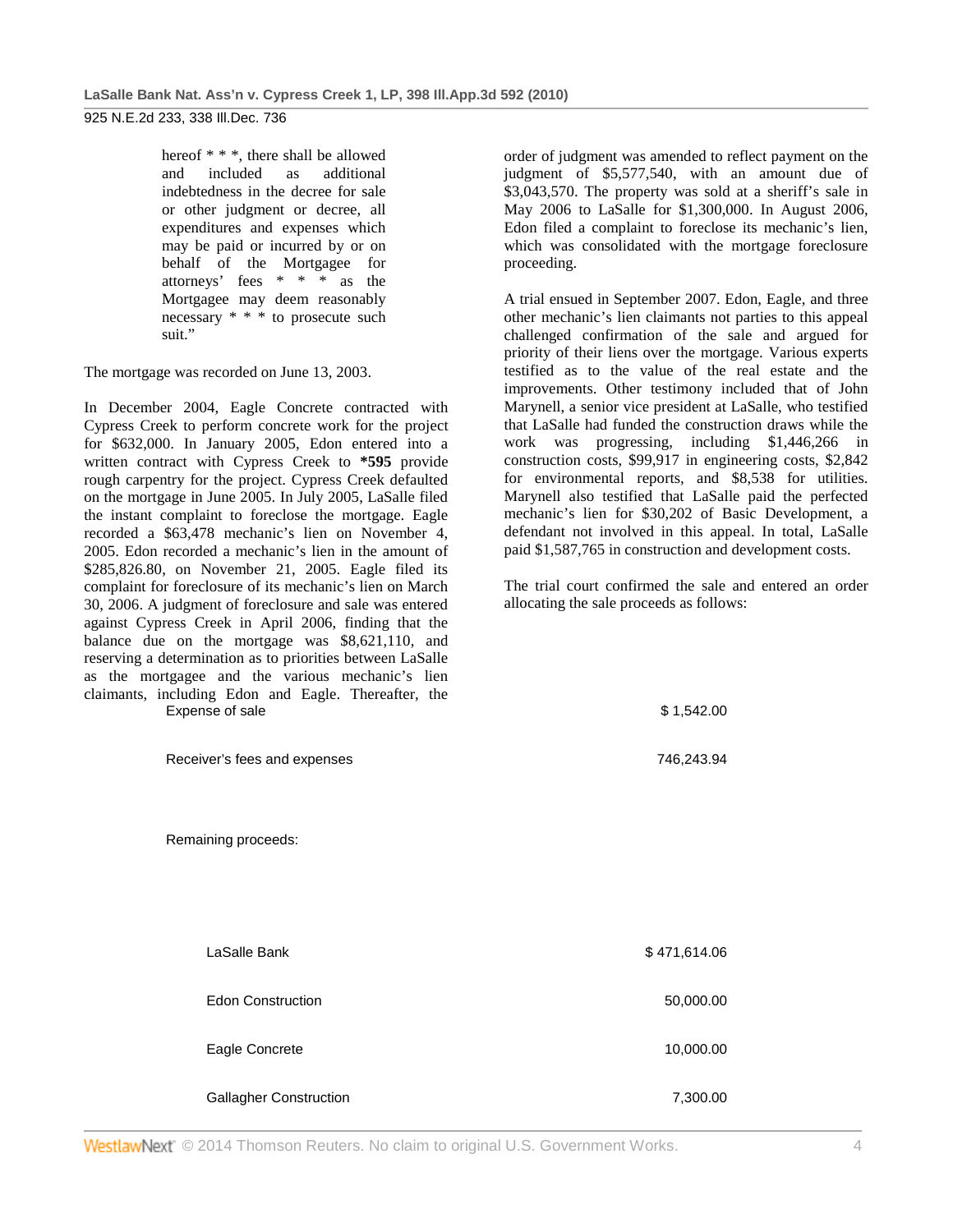| All American Roofing | 7,300.00 |
|----------------------|----------|
| Another Plumbing     | 6,000.00 |

\$1,300,000.00

## The court's apportionment was based on the following:

| Value of land before improvements: | \$1,360,000.00     |             |
|------------------------------------|--------------------|-------------|
| Value of enhancements:             | Lien claimants     | \$480,934   |
|                                    |                    |             |
|                                    |                    |             |
|                                    | + bank subrogation | 1,587,765   |
|                                    |                    | \$2,068,699 |
|                                    | + land value       | 1,360,000   |
|                                    | $=$ total value    | \$3,428,699 |

**\*\*237** LaSalle was subrogated as to the following amounts for a total of \$1,587,765:

LaSalle was subrogated as to the following amounts for a total of \$1,587,765: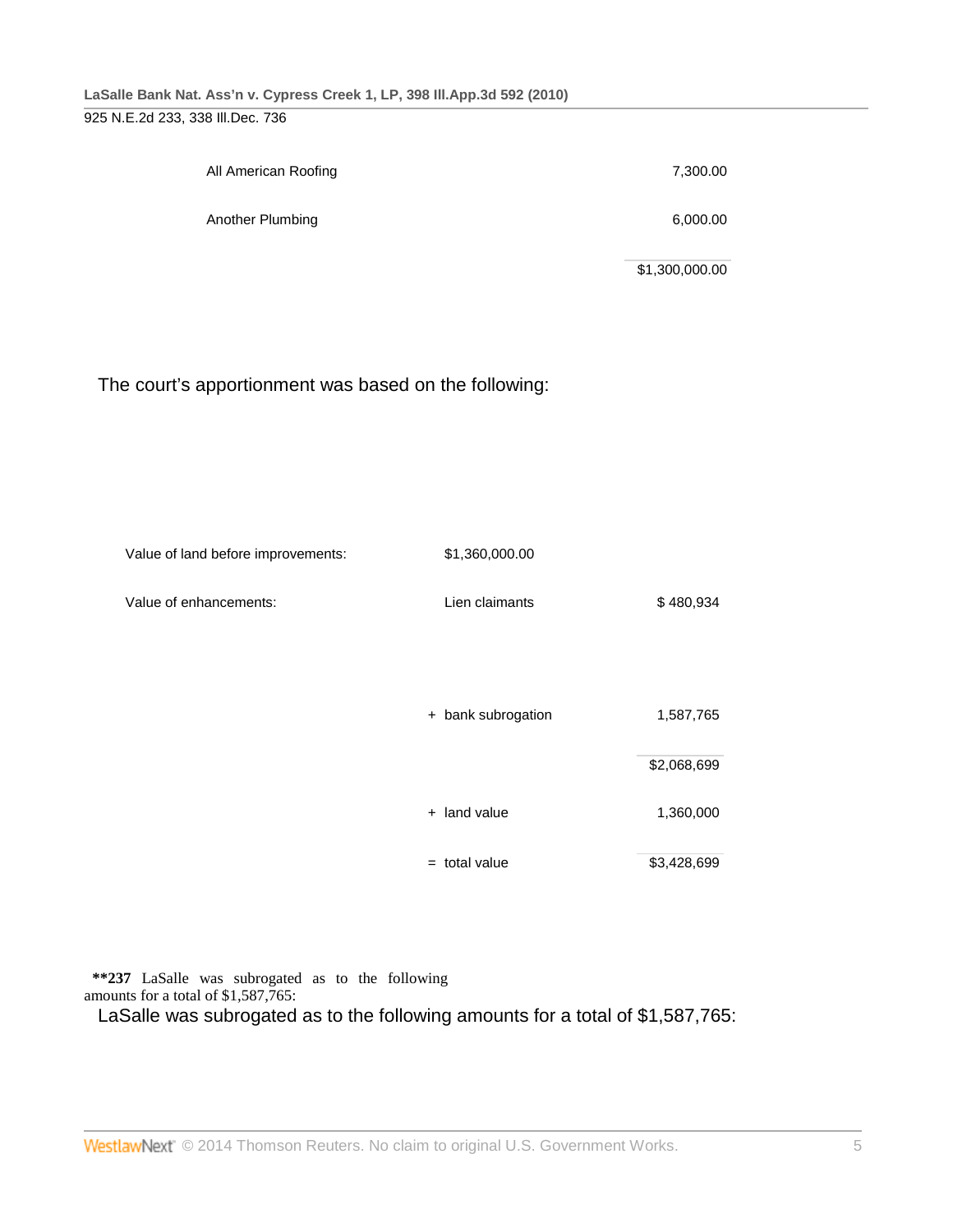| construction costs       | \$1,446,2<br>66 |
|--------------------------|-----------------|
| engineering costs        | 99,917          |
| environmental reports    | 2,842           |
| utilities                | 8,538           |
| Basic Development's lien | 30,202          |

 $$2,068,699$ /\$3,428,699 = 60% to enhancers of property (lien claimants)

 $$1,300,000$ /\$3,428,699 = 40% to mortgagee

Value of improvements: \$522,214 \* x 60% = \$331,328.40

Eagle:  $$63,478$   $\sqrt{2}$ ,068,699 = 3% = approximately \$10,000

Edon:  $$285,827$   $\sqrt{2}$ ,068,699 = 15% = approximately \$50,000

LaSalle subrogation: \$1,587,765/\$2,068,699 = 76% = \$256,514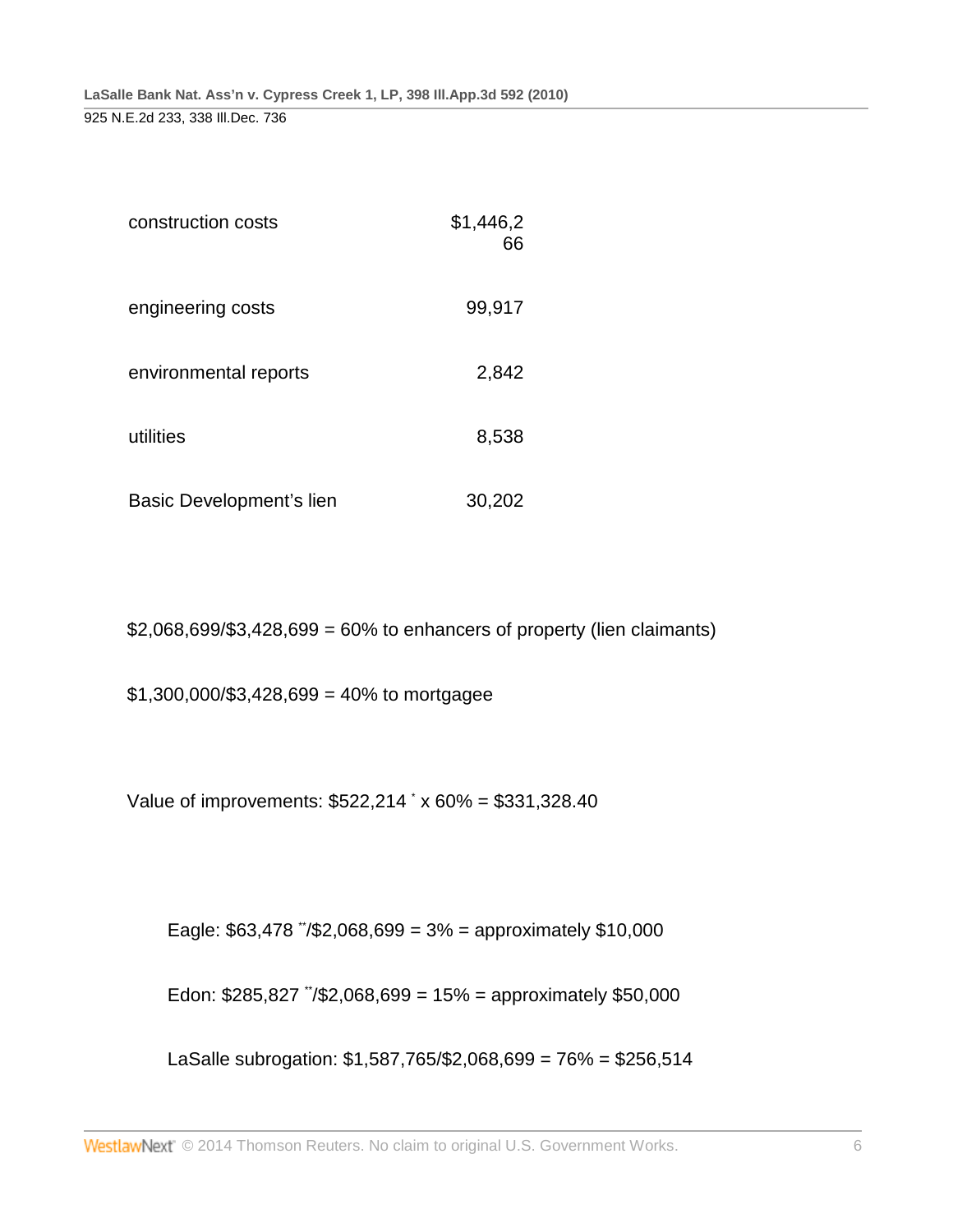Value of land: \$522,214 x 40% = \$215,100 to LaSalle

\* remaining \$ from sale proceeds

\*\* contract price

Edon and Eagle filed motions for modification of the judgment, challenging the trial court's priority determinations. The trial court denied the motions in January 2008. Thereafter, Edon appealed the trial court's allocation of the sale proceeds, and Eagle joined Edon in its appeal. LaSalle cross-appealed the trial court's denial of its request for attorney fees.

### **ANALYSIS**

The first issue for our consideration is whether the trial court erred in apportioning the sheriff's sale proceeds. Edon and Eagle present two arguments that the apportionment was in error. First, they argue that as mechanic's lien claimants, they have full priority over a mortgagee and that the trial court should have satisfied their liens in total before disbursing any funds to LaSalle as mortgagee. Second, Edon and Eagle argue that LaSalle was not entitled to be subrogated to the status of a mechanic's lien claimant for monies it paid in construction and development costs through funding draws **\*597** from the trust. They submit that the trial court improperly elevated mortgagee LaSalle to the status of a mechanic's lien claimant in that there was no evidence that the amounts paid by LaSalle were lienable costs or that any mechanic's liens were perfected to which LaSalle could be subrogated.

Proceeds from a real estate sale pursuant to judicial foreclosure should be applied, *inter alia,* to satisfaction of

claims in the order of priority adjudicated in the judgment of foreclosure or order confirming the sale. **\*\*\*741 \*\*238** 735 ILCS 5/15–1512 (West 2006). Section 16 of the Illinois Mechanics Lien Act (Act) sets forth the priority of liens and provides:

"No incumbrance upon land, created before or after the making of the contract under the provisions of this act, shall operate upon the building erected, or materials furnished until a lien in favor of the persons having done work or furnished material shall have been satisfied, and upon questions arising between incumbrancers and lien creditors, all previous incumbrances shall be preferred to the extent of the value of the land at the time of making of the contract, and the lien creditor shall be preferred to the value of the improvements erected on said premises, and the court shall ascertain by jury or otherwise, as the case may require, what proportion of the proceeds of any sale shall be paid to the several parties in interest." 770 ILCS 60/16 (West 2006).

A lienable improvement includes furnishing labor or services in improving land or a structure on the land, and performing any services or incurring any expense as an architect, structural engineer, or professional engineer. 770 ILCS 60/1 (West 2004).

**[1] [2]** As part of its priority analysis, a court considers that the priority of claims between a mortgagee and a mechanic's lien claimant depends on the date the mortgage was recorded and the date the underlying construction contract was executed. *State Bank of Lake*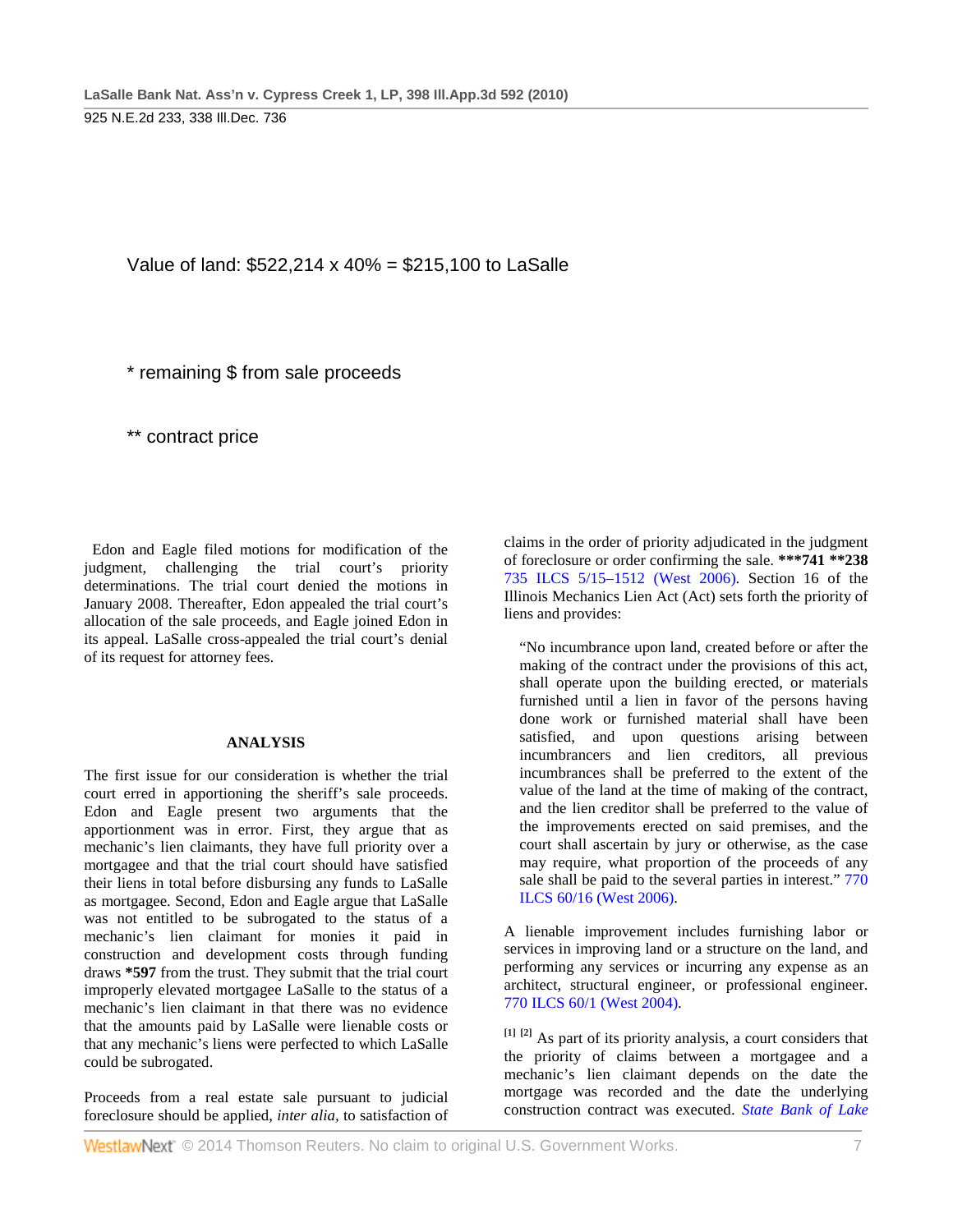*Zurich v. Winnetka Bank,* 245 Ill.App.3d 984, 993, 185 Ill.Dec. 421, 614 N.E.2d 862, 869 (1993). When a lien claimant's contract predates the recording of the mortgage, the lien has priority over the mortgage. *State Bank,* 245 Ill.App.3d at 989, 185 Ill.Dec. 421, 614 N.E.2d at 869. When the recording of the mortgage occurs before the construction contracts are executed, the mechanic's lien is preferred only in proportion to the value of the improvements forming the basis for the lien. *Commercial Mortgage & Finance Co. v. Woodcock Construction Co.,* 51 Ill.App.2d 61, 64–65, 200 N.E.2d 923, 925 (1964). When sale proceeds are substituted for the land and building, the mortgagee and lien claimants are entitled to the same proportionate interest in the sale proceeds that they had in the property prior to its sale. **\*598** *Moulding–Brownell Corp. v. E.C. Delfosse Construction Co.,* 304 Ill.App. 491, 498, 26 N.E.2d 709, 712 (1940). When the sale proceeds are insufficient to satisfy the mortgage and the mechanic's liens, the court employs the proportionality analysis set forth in section 16 of the Act to allocate the sale proceeds. 770 ILCS 60/16 (West 2006); *Petroline Co. v. Advanced Environmental Contractors, Inc.,* 305 Ill.App.3d 234, 237–38, 238 Ill.Dec. 485, 711 N.E.2d 1146, 1148–49 (1999). Apportionment of sheriff's sale proceeds and statutory interpretation are questions of law that this court reviews *de novo. Acme Markets, Inc. v. Callanan,* 378 Ill.App.3d 676, 677–78, 317 Ill.Dec. 607, 882 N.E.2d 181, 182 (2008).

**[3]** In claiming that their liens have priority over LaSalle's mortgage, Edon and Eagle misread the requirements set forth in section 16 of the Act. It does not provide that mechanic's lien claimants in their position are entitled to full satisfaction of their liens before the mortgagee's claim is considered. Rather, priority is determined by first looking at whether the lien claimants' underlying contracts were executed before or after the mortgage was recorded. In this case, both Edon and Eagle entered into contracts with Cypress Creek, the owner and developer, after LaSalle had recorded its mortgage on June 13, 2003. Eagle's contract with Cypress was dated December 7, 2004, and Edon contracted with Cypress on January 18, **\*\*\*742 \*\*239** 2005. Because the mortgage predated the underlying contracts, the liens are preferred to the extent of the value of the improvements and the mortgage as to the value of the land. As the sale proceeds were insufficient to satisfy the liens and the mortgage in full, the trial court employed the proportionality analysis, crediting Edon and Eagle with their share of the value of the improvements and crediting LaSalle its proportional share of the value of the land. We find that the trial court correctly allocated the sheriff sale proceeds pursuant to section 16 of the Act.

We now consider whether the trial court was correct in subrogating LaSalle to the position of mechanic's lien claimant when it determined the parties' proportional shares. Edon and Eagle assert that LaSalle is not entitled to be subrogated as a lien claimant, arguing that LaSalle is not a lien creditor and that the amounts it disbursed were secured by the mortgage.

**[4] [5] [6]** The purpose of the Mechanics Lien Act is to protect those who, in good faith, furnish material or labor for construction of buildings. *Lawn Manor Savings & Loan Ass'n v. Hukvari,* 78 Ill.App.3d 531, 532, 33 Ill.Dec. 914, 397 N.E.2d 247, 248 (1979). Any enhanced value produced by payments by the owner while the work was progressing should be applied to the satisfaction of the mortgage. *Clark v. Moore,* 64 Ill. 273, 283 (1872); *Moulding–Brownell,* 304 Ill.App. at 499, 26 N.E.2d at 713. Improvements placed by the mortgagor on the premises are embraced in and subject to the mortgage. *Clark,* 64 Ill. at 283; *Moulding–* **\*599** *Brownell,* 304 Ill.App. at 499, 26 N.E.2d at 713. However, when a bank as mortgagee pays contractors or materialmen with loan proceeds, the bank becomes subrogated, as any remaining lien claimants would be required to share the sale proceeds with the materialmen as lien claimants had the bank not paid those claims. *Detroit Steel Products Co. v. Hudes,* 17 Ill.App.2d 514, 521, 151 N.E.2d 136, 139 (1958).

The trial court found that LaSalle was subrogated for the construction and development costs it funded through the construction draws in the amount of \$1,587,765, including \$1,446,266 for construction costs, \$99,917 for engineering costs, \$2,842 for environmental reports, \$8,538 for utilities, and \$30,202 to pay the perfected mechanic's lien of Basic Development. While, as LaSalle contends, these may be lienable costs, the trial court, in subrogating LaSalle as to those costs, failed to differentiate between perfected and unperfected mechanic's liens, apparently regarding the construction costs funded by LaSalle to be the equivalent of the perfected mechanic's liens brought by Edon and Eagle. The record establishes that the evidence regarding these construction costs consisted of the trial testimony of Marynell that LaSalle paid the costs, Marynell's affidavit attesting to the same, and the documents supporting the draws and evidencing that the costs were paid. There was no evidence that any of the claims for payment for which LaSalle was subrogated were the subject of mechanic's liens except for the Basic Development lien, which LaSalle paid in full because Basic Development's contract with Cypress predated LaSalle's mortgage.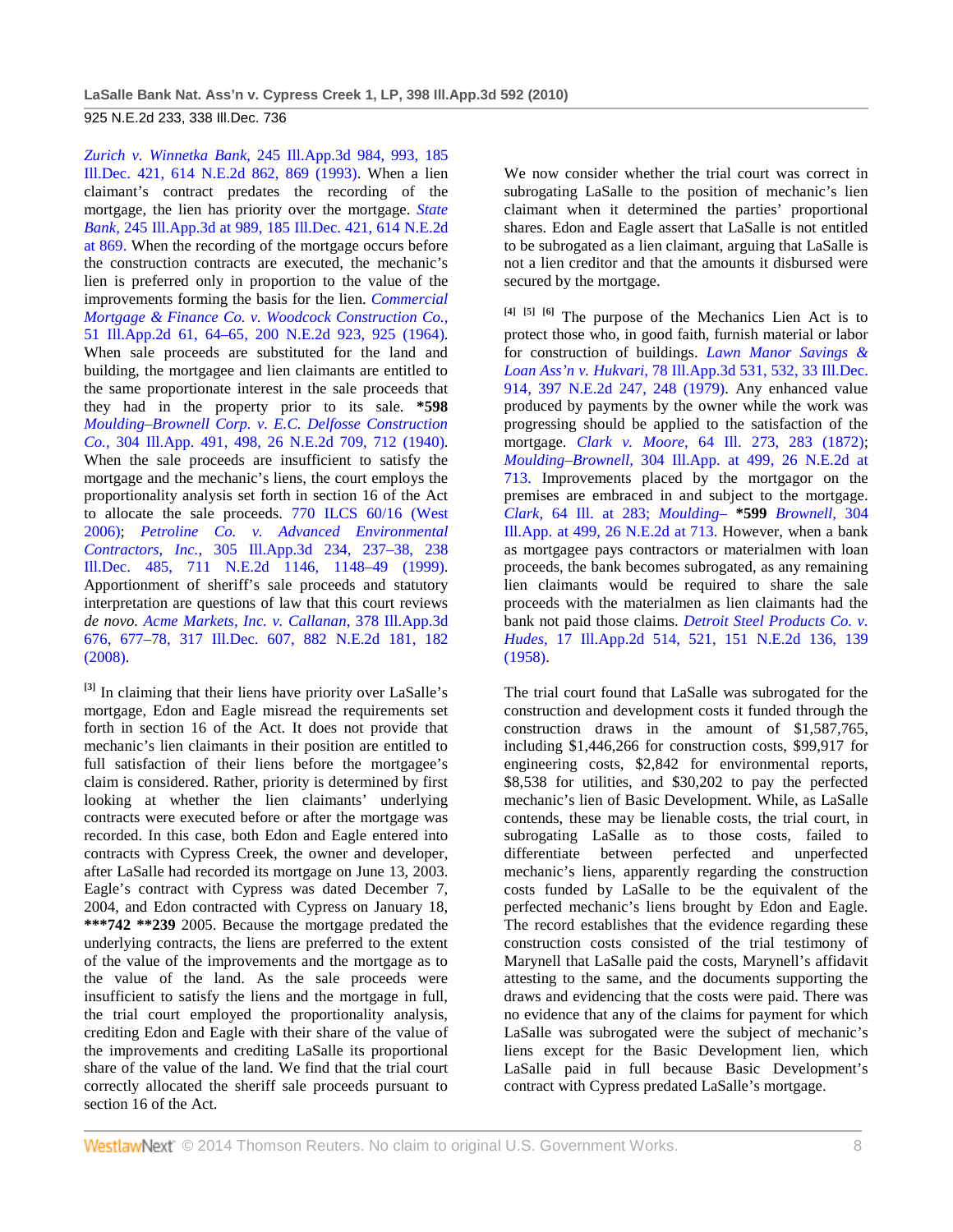The fact that as the construction lender LaSalle supplied the funds from which the contractors were paid does not place LaSalle in the position of an owner or mortgagor whose payments to contractors enhanced the value of the property. In *Clark,* the court considered how the "enhanced value of the property produced by the owner paying for labor and material" should be appropriated. *Clark,* 64 Ill. at 282–83. The court concluded the "true rule [is] to hold all improvements placed **\*\*\*743 \*\*240** by the mortgagor on the premises as being embraced in and subject to the mortgage." *Clark,* 64 Ill. at 283. Under the circumstances at bar, LaSalle was neither the owner nor the mortgagor of the subject property at the time the payments for labor and material were made. LaSalle cannot step into the shoes of the owner in order to fall under the dictates of *Clark* and be subrogated to the contractors paid by the owner.

We acknowledge that *Detroit Steel* instructs that the payment of claims by the owner or mortgagee with which the lien claimants would be required to share the sale proceeds entitles the mortgagee to **\*600** subrogate the rights of the paid claimants to the extent that they would have received the loan proceeds. In *Detroit Steel,* the mortgagee was subrogated to the extent of the payment from its loan proceeds as to two lien claimants. *Detroit Steel,* 17 Ill.App.2d at 521, 151 N.E.2d at 139. In making its determination, the reviewing court noted that the bank failed to require the statutory "sworn statement of lien claimants." *Detroit Steel,* 17 Ill.App.2d at 520, 151 N.E.2d at 139. We interpret the court's statement as support for our conclusion that in order to be subrogated to other lien claimants, the liens must be perfected liens. Our conclusion is furthered by the facts of the case which indicate that the two claimants had unpaid liens at the time the mortgagee required they be paid from the loan proceeds and by the court's description of "known mechanics lien claimants." *Detroit Steel,* 17 Ill.App.2d at 516, 520, 151 N.E.2d at 137, 139. In the instant case, LaSalle is attempting to be subrogated for "materialmen" who have been paid as the work progressed and do not have perfected liens. *Detroit Steel* does not mandate that result.

**[7]** Under the instant circumstances, the record is devoid of any proof that Edon and Eagle, as claimants with perfected liens, would be required to share the sale proceeds with anyone except the other claimants with perfected liens. LaSalle obtains the benefit of the improvements it financed, as the enhanced value is encompassed by the mortgage, for which it received a judgment in its favor against Cypress Creek. We thus determine that LaSalle may only be subrogated in the amount of \$30,202 for Basic Development's perfected

lien. On remand, the remaining \$1,557,563 in construction and development costs for which the trial court subrogated LaSalle should be allocated proportionally between Edon and Eagle as the claimants with perfected mechanic's liens. *Dixmoor Golf Club, Inc. v. Evans,* 252 Ill.App. 468, 470–71 (1929) (only parties who joined appeal are entitled to remedy; nonappealing parties remain bound by original order).

The next issue is whether the trial court erred when it denied LaSalle's request for attorney fees. LaSalle complains that it was entitled to the payment of its fees pursuant to section 15–1512 of the Code of Civil Procedure (the Code) and that the trial court improperly denied its request for attorney fees. 735 ILCS 5/15–1512 (West 2006). According to LaSalle, because its mortgage provided for an award of fees, the trial court was required to grant its request.

The mortgage at issue states:

"In any suit to foreclose the lien hereof \* \* \*, there shall be allowed and included as additional indebtedness in the decree for sale or other judgment or decree, all expenditures and expenses which may be paid or incurred by or on behalf of the Mortgagee for **\*601** attorneys' fees \* \* \* as the Mortgagee may deemreasonably **\*\*\*744 \*\*241** necessary \* \* \* to prosecute such suit."

**[8] [9] [10]** Section 15–1512(b) of the Code provides that the proceeds from the sale of real estate "shall be applied in the following order:  $**$  (b)  $**$  to the extent provided for in the mortgage \* \* \* reasonable attorneys' fees \* \* \* and other legal expenses incurred by the mortgagee." 735 ILCS 5/15–1512(b) (West 2006). A party may not be awarded attorney fees unless they are authorized by statute or provided for in a contract. *Grate v. Grzetich,* 373 Ill.App.3d 228, 231, 310 Ill.Dec. 886, 867 N.E.2d 577, 579 (2007). Whether the provision in a statute is mandatory or directory depends on its language with the use of 'shall' generally indicating a mandatory intent. *North Shore Community Bank & Trust Co. v. Kollar,* 304 Ill.App.3d 838, 846–47, 237 Ill.Dec. 683, 710 N.E.2d 106, 111–12 (1999), quoting *People v. Reed,* 177 Ill.2d 389, 393, 226 Ill.Dec. 801, 686 N.E.2d 584, 586 (1997). Questions of statutory interpretation, such as whether a court is authorized to grant attorney fees, is a question of law this court reviews *de novo. Acme Markets,* 378 Ill.App.3d at 677–78, 317 Ill.Dec. 607, 882 N.E.2d at 182.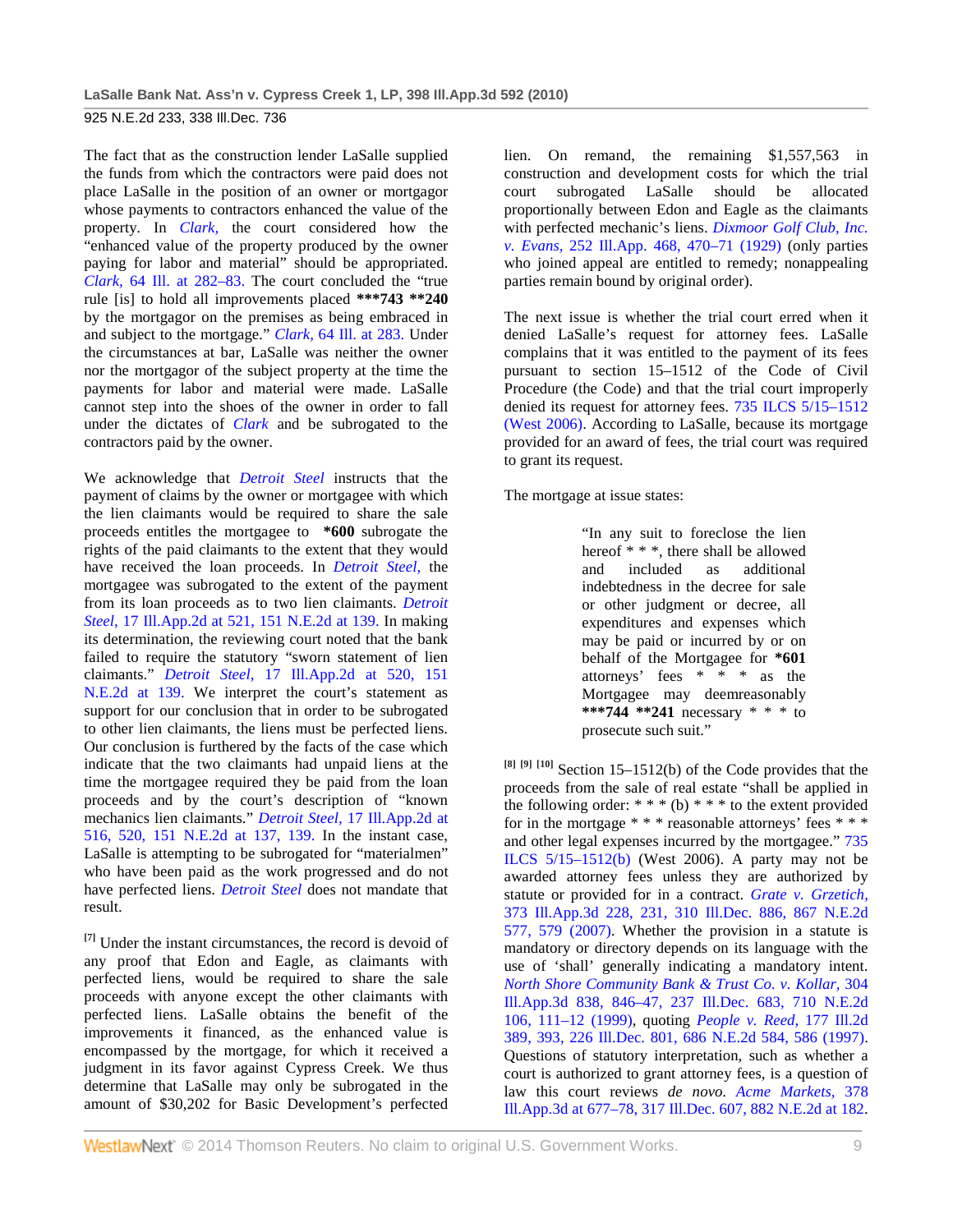**[11]** Section 15–1512(b) authorizes the payment of attorney fees as provided for in the mortgage. Section 4.3 of the mortgage in the case at bar allows attorney fees incurred by LaSalle as mortgagee to be included as "additional indebtedness in the decree for [judicial] sale." Section 15–1512(b) gives priority to the payment of attorney fees as provided for in the mortgage over payment of mechanic's liens. The attorney fees incurred by LaSalle in bringing its foreclosure action should have been prioritized above the mechanic's liens. We find that the award of attorney fees is mandatory under the statute and therefore we hold that the trial court erred in denying LaSalle's request for payment of its attorney fees. On remand, the trial court should determine LaSalle's attorney fees and any amount found reasonable should be subtracted from the sale proceeds pursuant to section 15–1512(b) and the remaining proceeds reallocated proportionally consistent with this opinion between Edon and Eagle.

For the foregoing reasons, the judgment of the circuit court of Will County is affirmed in part and reversed in part, and the cause is remanded.

Affirmed in part and reversed in part. Cause remanded.

CARTER, J., concurring in part and dissenting in part:

I agree with two of the three conclusions reached by the majority in the present case. First, I agree with the majority that the trial court properly allocated the proceeds of the sheriff's sale pursuant to section **\*602** 16 of the Mechanics Lien Act (770 ILCS 60/16 (West 2006)) using a proportionality approach. See *Moulding–Brownell Corp. v. E.C. Delfosse Construction Co.,* 304 Ill.App. 491, 26 N.E.2d 709, 712 (1940). Second, I agree with the majority that an award of LaSalle's reasonable attorney fees is mandatory under section 15–1512(b) of the Code of Civil Procedure (735 ILCS 5/15–1512 (West 2006)).

I dissent, however, because I disagree with the majority's conclusion regarding whether LaSalle should be allowed to recover, under a theory of subrogation, the development expenses it paid. In my opinion, an application of the decisions in *Clark v. Moore,* 64 Ill. 273 (1872), and *Detroit Steel Products Co. v. Hudes,* 17 Ill.App.2d 514, 520–21, 151 N.E.2d 136, 139 (1958), requires that LaSalle be allowed to recover the development expenses it paid. No lien existed as to those expenses because LaSalle paid them off. Had LaSalle **\*\*\*745 \*\*242** not done so, the providers of those services would have filed lien claims and Edon and Eagle would be required to share their proceeds with those claimants.

Thus, Edon and Eagle are receiving an unjust enrichment. See *Detroit Steel Products Co.,* 17 Ill.App.2d at 521, 151 N.E.2d at 139. Based on the case law cited, I would allow LaSalle to recover the development expenses it paid as a priority over the mechanics lien claimants.

For the reasons stated, I concur in part and respectfully dissent in part from the majority's order.

Justice SCHMIDT, specially concurring:

The dissent presumes providers paid by LaSalle had valid mechanic's liens. If that were the case, the dissent would be correct. However, it is hornbook law that a subrogee by virtue of subrogation gains no more rights than those of his subrogor. There is no evidence that the contractors paid by LaSalle perfected mechanic's liens. LaSalle argued that it would do an injustice and create an absurdity to require a contractor to perfect a mechanic's lien before being paid by a bank. It was not necessary for the contractor to have perfected a mechanic's lien before payment. Again, every first-year law student recognizes that a subrogee steps into the shoes of his subrogor. LaSalle, after payment, could have filed mechanic's liens as subrogee of whatever contractors it paid.

In a petition for rehearing, LaSalle also argues that our decision is unfair and improperly favors the contractors over the bank. It argues that we should relax the normal hornbook rules of subrogation and do what is equitable. There is nothing inequitable about this decision. To the contrary, LaSalle was in on the ground floor of this construction project. It had every opportunity to protect itself by examining not **\*603** only the owners/mortgagors' ability to successfully complete the project, but also the feasibility of the project itself before making the construction loan. It obviously failed at that since this project failed before it was even completed. LaSalle declared the mortgage in default before the project was completed.

On the other hand, the contractors had no such ability to protect themselves. What the contractors did know in agreeing to the contract was that LaSalle had made a construction loan to the owners which would fund the project. Who should most suffer the consequences of bad business decisions by LaSalle and the owners?

At trial, the testimony was that the most feasible alternative in dealing with this property in the future would be to demolish all the buildings and site improvements because a new developer would find it easier and more feasible to start from scratch. One could argue then that the contractors' work added no value to